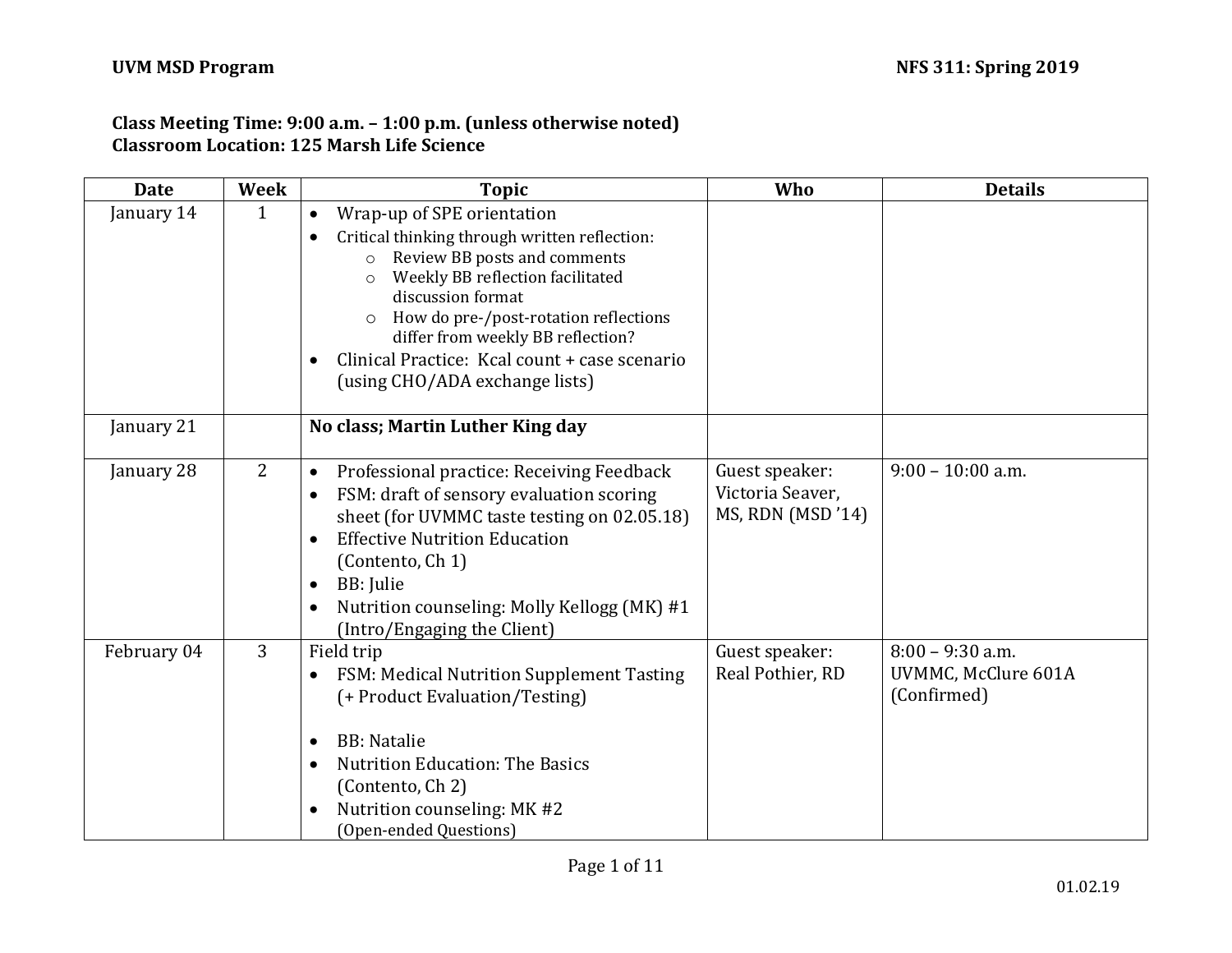|                   |                | In-class assignment: Diabetes Case Study<br>$\bullet$<br>Fueling Fitness: Topic selection (see due dates<br>attached to this assignment)                                                                                                                                                     |                                                   | Due dates/timeline pending                                                                                                                       |
|-------------------|----------------|----------------------------------------------------------------------------------------------------------------------------------------------------------------------------------------------------------------------------------------------------------------------------------------------|---------------------------------------------------|--------------------------------------------------------------------------------------------------------------------------------------------------|
|                   |                | Individual meetings with Amy<br>$\bullet$                                                                                                                                                                                                                                                    |                                                   | $1:30 - 3:30$ p.m.                                                                                                                               |
| Feb 11            | $\overline{4}$ | Sustainable food systems: Hunger, food<br>$\bullet$<br>access & food security. Part I: VFB<br><b>BB</b> : Sarah<br>$\bullet$<br>Nutrition counseling: MK #3 (Affirming)<br>٠<br>FSM: Systems approach (Gregoire, Ch 1)                                                                       | Vermont Foodbank<br>(Barre, VT)                   | Arrive at VFB by 8:50 a.m.;<br>$9:00$ a.m. $-12:00$ noon<br>volunteerism followed by<br>short class meeting until 1:00<br>p.m. Bring your lunch! |
| Feb 18            |                | NO CLASS (Holiday)<br>(BB: on-line; Anna)                                                                                                                                                                                                                                                    |                                                   | BB discussion will occur<br>entirely on BB; timeline TBD                                                                                         |
| Feb <sub>25</sub> | 5              | Nutrition counseling: MK #4 (Reflecting)<br>$\bullet$<br>Nutrition education:<br>$\bullet$<br>Facilitating Motivation, Ability, & Support for<br>Behavioral Change (Contento, Ch 3)<br>FSM: Managing Quality (Gregoire, Ch 2)<br><b>BB</b> : Ruth<br>Diet history, DASH assignment (step #1) |                                                   |                                                                                                                                                  |
| March 04          | 6              | Professional writing:<br>$\bullet$<br>Nutrition counseling: MK #5 (Summarizing)<br>Nutrition education: Increasing Awareness<br>$\bullet$<br>Theory of Planned Behavior (Contento, Ch 4)<br>Prep for VAND meeting (networking tips &<br>$\bullet$<br>professionalism)                        | Guest speaker:<br>Jean Harvey, PhD,<br><b>RDN</b> | $9:00 - 10:00$ a.m.                                                                                                                              |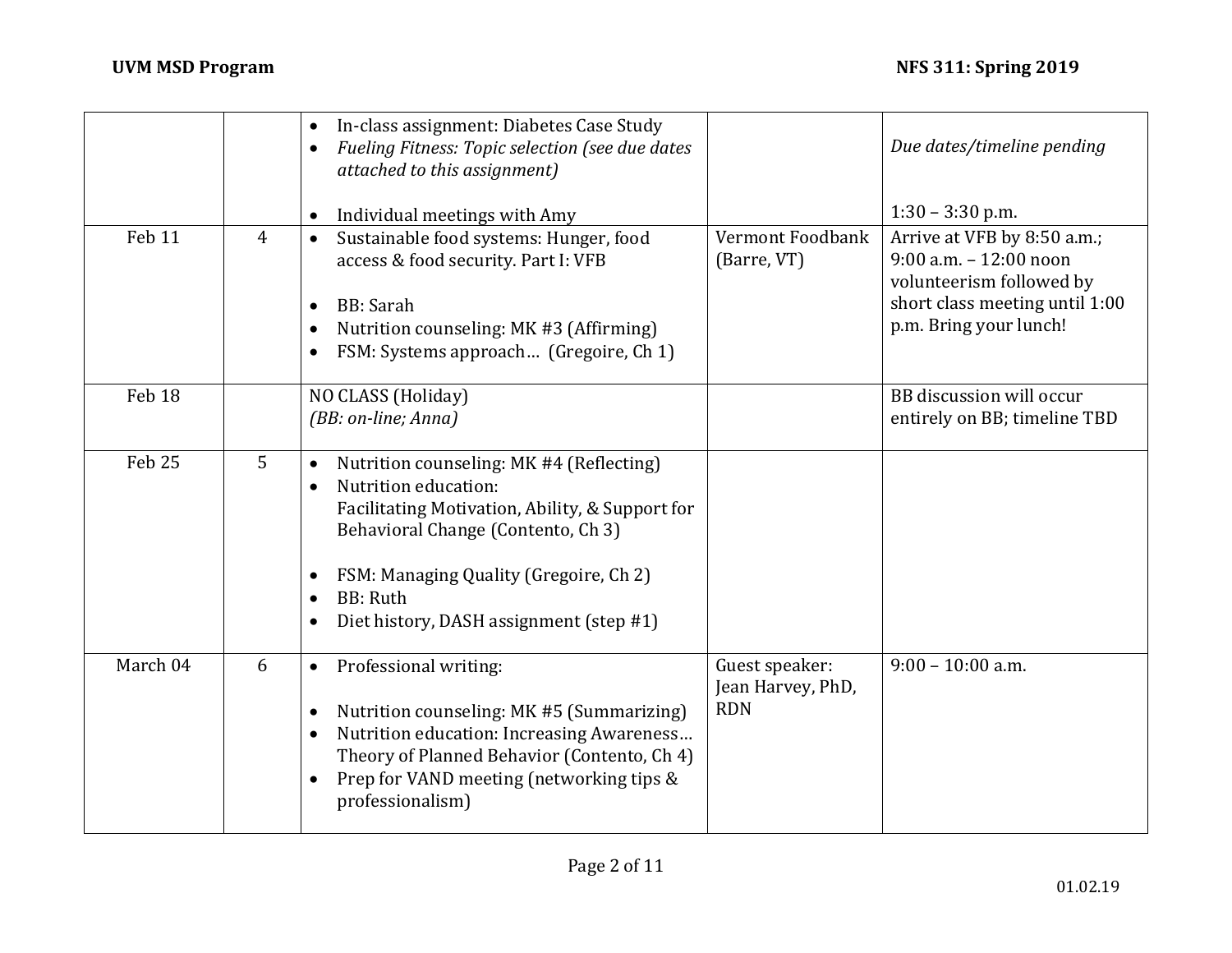|          |                | Exploratory rotations: guidelines & timeline<br>$\bullet$<br>FSM: The Menu (Gregoire, Ch 3)<br>Older adult nutrition & physiological<br>changes; menu planning<br>BB: Ashleigh<br>Diet history, DASH assignment (step #2)                                                                                                                                        |                                       | $1:30 - 3:30$ p.m.                                                                       |
|----------|----------------|------------------------------------------------------------------------------------------------------------------------------------------------------------------------------------------------------------------------------------------------------------------------------------------------------------------------------------------------------------------|---------------------------------------|------------------------------------------------------------------------------------------|
| March 11 |                | Individual meetings with Amy (15-20' each)<br>NO CLASS (Spring Break)                                                                                                                                                                                                                                                                                            |                                       |                                                                                          |
| Mar 18   |                | <b>VAND Spring Meeting:</b><br>Day-long conference (connect with 3 new RDNs)<br>(BB: on-line; Julie)                                                                                                                                                                                                                                                             |                                       | All 1 <sup>st</sup> year students<br>provide volunteer<br>assistance<br>UVM Alumni House |
| Mar 25   | $\overline{7}$ | Clinical practice: renal nutrition/dietetics<br>$\bullet$<br><b>BB</b> : Natalie<br>Nutrition counseling: MK #6<br>(Behavior Change & Resistance to Change)<br>Nutrition education: Facilitating Ability to<br>Change Behavior Social Cognitive Theory<br>(Contento, Ch 5)<br>Diet history, DASH assignment: debrief<br>Cultural competency: Person 1st Practice | Guest speaker:<br>Cydney Wolf, MS, RD | 10:00 a.m. - 12:00 noon                                                                  |
| April 01 | 8              | On-line class meeting (experimental)<br>Sustainable food systems: Hunger, food<br>$\bullet$<br>access & food security. Part II: Shopping<br>experience at Dollar Store & Walmart<br>Older adult nutrition & aging: continuum of<br>$\bullet$<br>independence & care; protein & sarcopenia<br>Nutrition counseling: MK #7                                         |                                       |                                                                                          |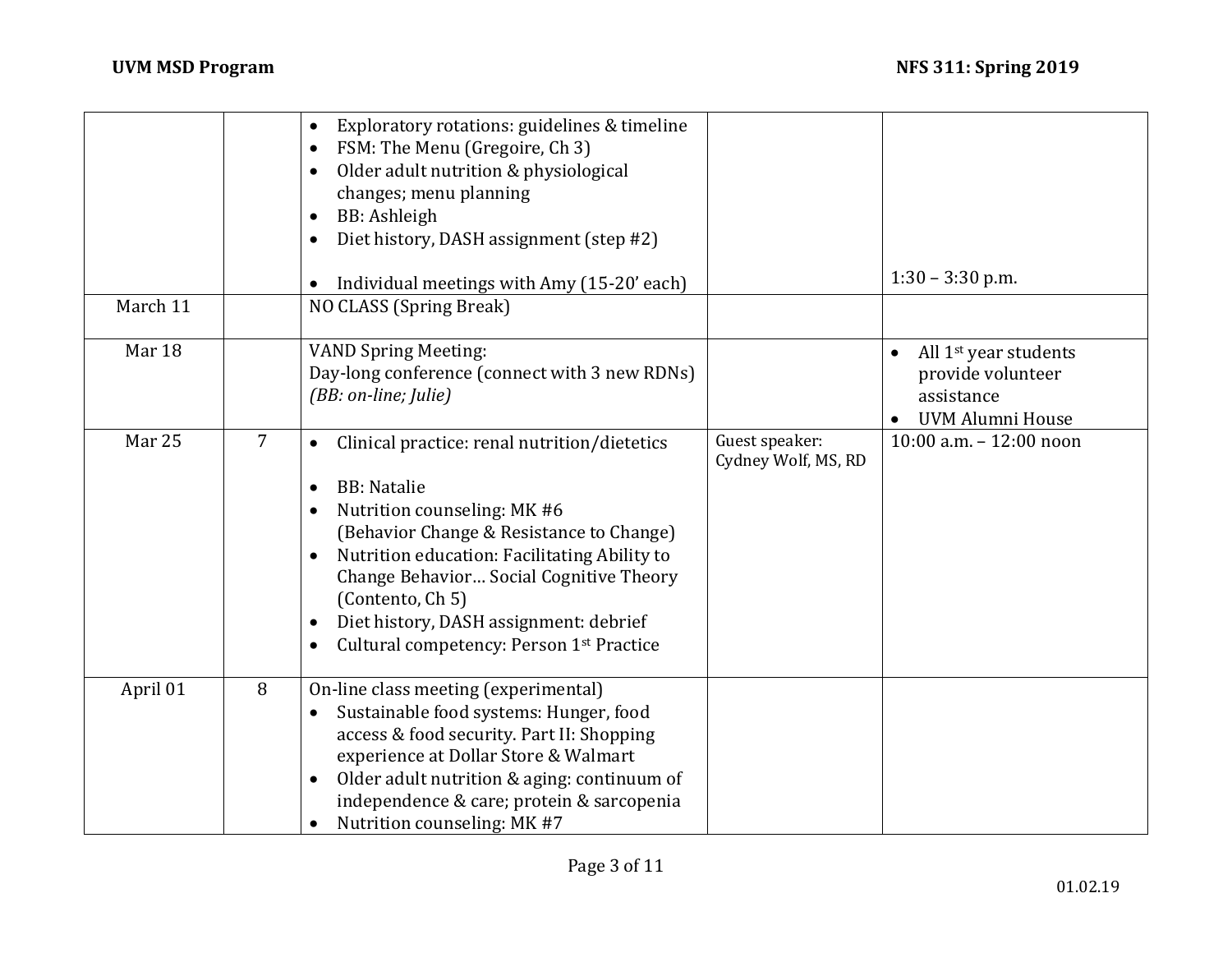|        |    | (What is Important to the Client)<br>Nutrition education: Facilitating Ability to<br>$\bullet$<br>Change Behavior Trans-theoretical Model<br>& Stages of Change (Contento, Ch 5)<br>BB: Sarah (on-line; Zoom; synchronous time<br>TBD)<br>Review Case Study #4: Cultural Awareness                                                                                                                                                                          |                                     |                                                                                          |
|--------|----|-------------------------------------------------------------------------------------------------------------------------------------------------------------------------------------------------------------------------------------------------------------------------------------------------------------------------------------------------------------------------------------------------------------------------------------------------------------|-------------------------------------|------------------------------------------------------------------------------------------|
| Apr 08 | 9  | Food policy: writing a bill<br>$\bullet$<br>Nutrition counseling: MK #8<br>(Listening for Change Talk)<br>Nutrition education: Promoting<br>Environmental Supports (Contento, Ch 6)<br><b>BB</b> : Anna<br>$\bullet$<br>Sustainable food systems: Hunger, food<br>access & food security. Part III. Charitable<br>Food System. Vermont Hunger Council<br>Meeting<br><b>Exploratory Rotations</b><br>Sustainable Food Systems:<br><b>RDs Cultivating SFS</b> | Guest speaker:<br>Linda Berlin, PhD | 11:00 a.m. - 12:00 noon<br>1:30 - 3:30 p.m. Regional<br>Planning Commission,<br>Winooski |
| Apr 15 | 10 | Nutrition counseling: MK #9<br>$\bullet$<br>(Providing Advice Effectively)<br>Nutrition education: Deciding Behavior<br>Change Goals (Contento, Ch 7)<br>Introduce HP/DP intervention<br>Sustainable food systems: hunger & food                                                                                                                                                                                                                            |                                     |                                                                                          |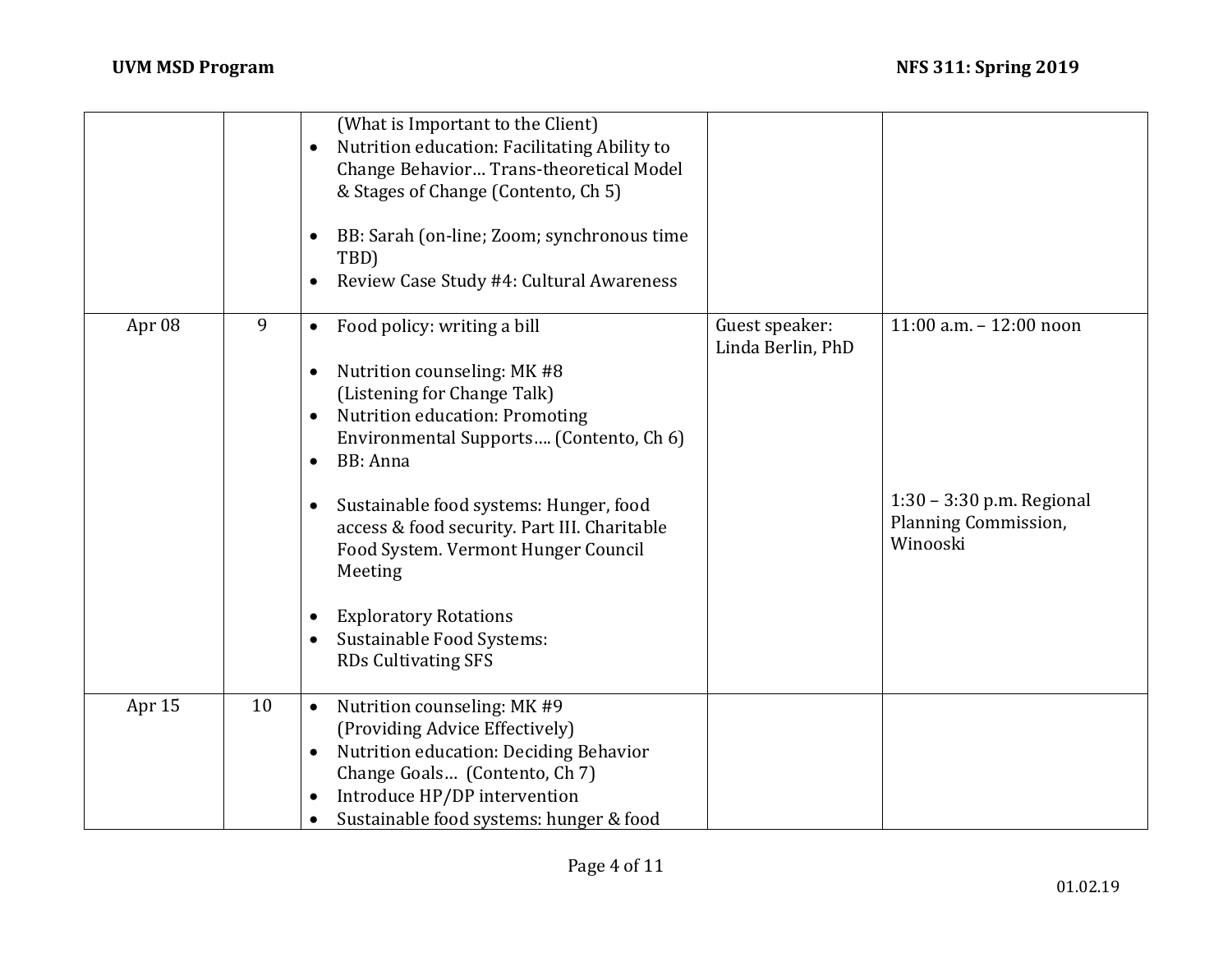|        |    | security (shopping assignment).<br>60' for two presentations<br>Nutrition Assessment: amputee<br><b>BB</b> : Ruth<br>$\bullet$<br>Older adult nutrition & aging: rehab/nursing<br>home setting. Pressure Ulcers/Management.<br>Individual meetings with Amy                                                                                                                                                                                          |                                                           | $1:30 - 3:30$ p.m.            |
|--------|----|------------------------------------------------------------------------------------------------------------------------------------------------------------------------------------------------------------------------------------------------------------------------------------------------------------------------------------------------------------------------------------------------------------------------------------------------------|-----------------------------------------------------------|-------------------------------|
| Apr 22 | 11 | Field trip:<br>Sustainable food systems: Farm tour (Bridport)<br>BB: Ashleigh (on-line)                                                                                                                                                                                                                                                                                                                                                              |                                                           | Details to follow             |
| Apr 29 | 12 | <b>Last class meeting!</b><br>Nutrition counseling: MK wrap-up<br>$\bullet$<br>Nutrition education: Exploring Determinants<br>of Intervention (Contento, Ch 8)<br>BB: Julie<br>$\bullet$<br>FSM: Meals, Satisfaction & Accountability<br>(Gregoire, Ch. 15))<br>Rotation expectations: May & June<br>(BB reflections, PDP deadlines, etc.)<br>Summer "assignments"<br>August MSD Meet & Greet event: Recruit 2<br>volunteers to take leadership role | Guest speakers:<br>Start class meeting<br>in CW Conf Room | 11:00 a.m. $- 12:00$ noon     |
| May 04 |    | Vermont Foodbank Hunger Conference                                                                                                                                                                                                                                                                                                                                                                                                                   |                                                           | Killington Grand Resort Hotel |
| May 13 |    | Individual meetings with Amy                                                                                                                                                                                                                                                                                                                                                                                                                         |                                                           | 10:00 a.m. - 12:00 noon       |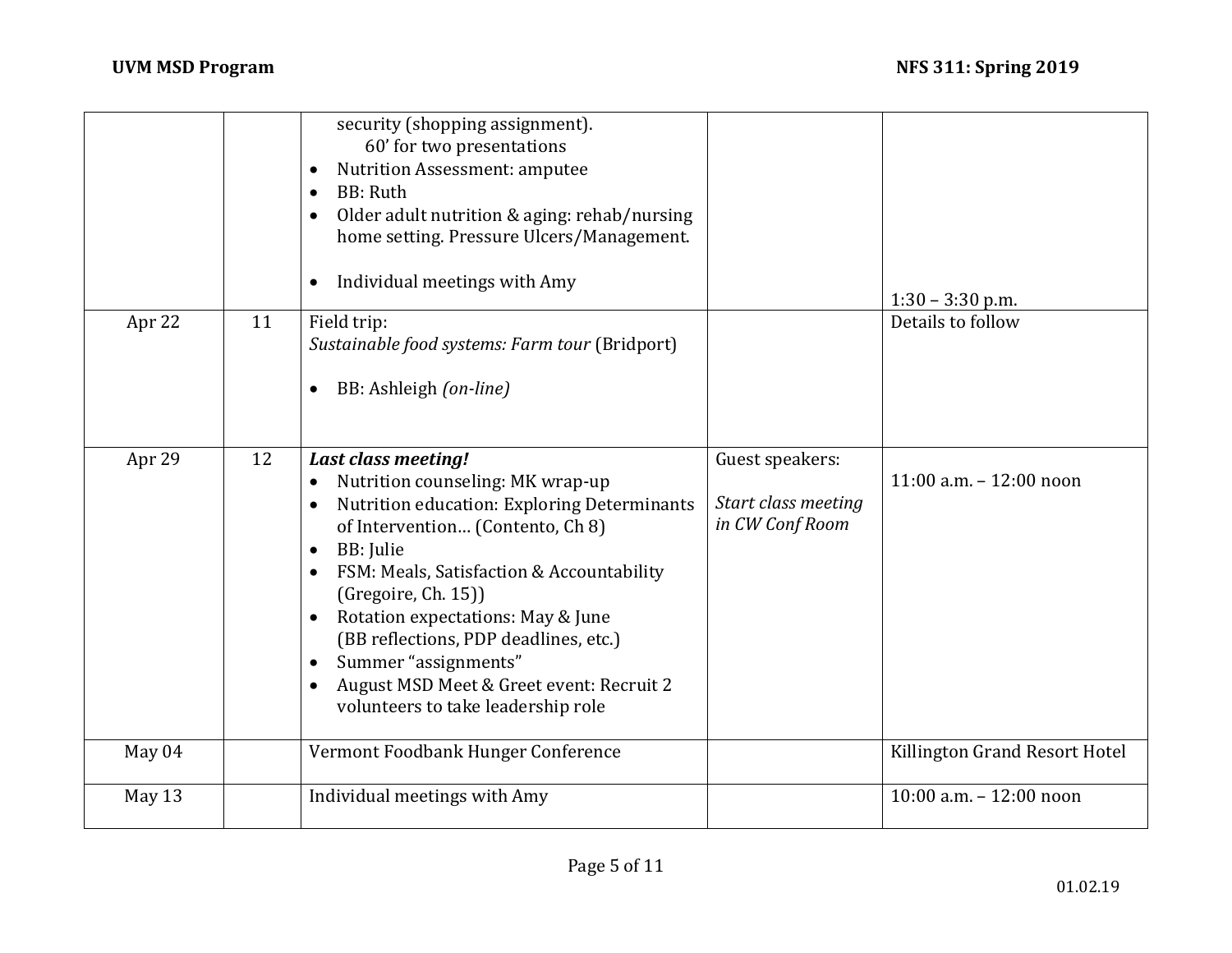| June 24   | Tentative: Individual meetings with Amy                        |            | 10:00 a.m. $- 12:00$ noon           |
|-----------|----------------------------------------------------------------|------------|-------------------------------------|
| August 07 | Contact preceptor for $1st$ rotation (fall semester)<br>by COB |            |                                     |
| August 13 | Fall semester of SPE begins                                    |            |                                     |
| August 25 | Meet and greet incoming class                                  | <b>TBD</b> | Hold the afternoon/early<br>evening |

#### **Relevant ACEND KRDN statements for NFS 311**

KRDN 1.1: Demonstrate how to locate, interpret, evaluate and use professional literature to make ethical, evidence-based practice decisions.

KRDN 1.2: Use current information technologies to locate and apply evidence-based guidelines and protocols.

KRDN 1.3: Apply critical thinking skills.

KRDN 2.1: Demonstrate effective and professional oral and written communication and documentation.

KRDN 2.2: Describe the governance of nutrition and dietetics practice, such as the Scope of Nutrition and Dietetics Practice and the Code of Ethics for the Profession of Nutrition and Dietetics; and describe inter-professional relationships in various practice settings.

KRDN 2.3: Assess the impact of a public policy position on nutrition and dietetics practice.

KRDN 2.6: Demonstrate an understanding of cultural competence/sensitivity.

KRDN 2.7: Demonstrate identification with the nutrition and dietetics profession through activities such as participation in professional organizations and defending a position on issues impacting the nutrition and dietetics profession.

KRDN 3.1: Use the Nutrition Care Process to make decisions, identify nutrition-related problems and determine and evaluate nutrition interventions.

KRDN 3.3: Demonstrate counseling and education methods to facilitate behavior change and enhance wellness for diverse individuals and groups.

KRDN 3.4: Explain the processes involved in delivering quality food and nutrition services.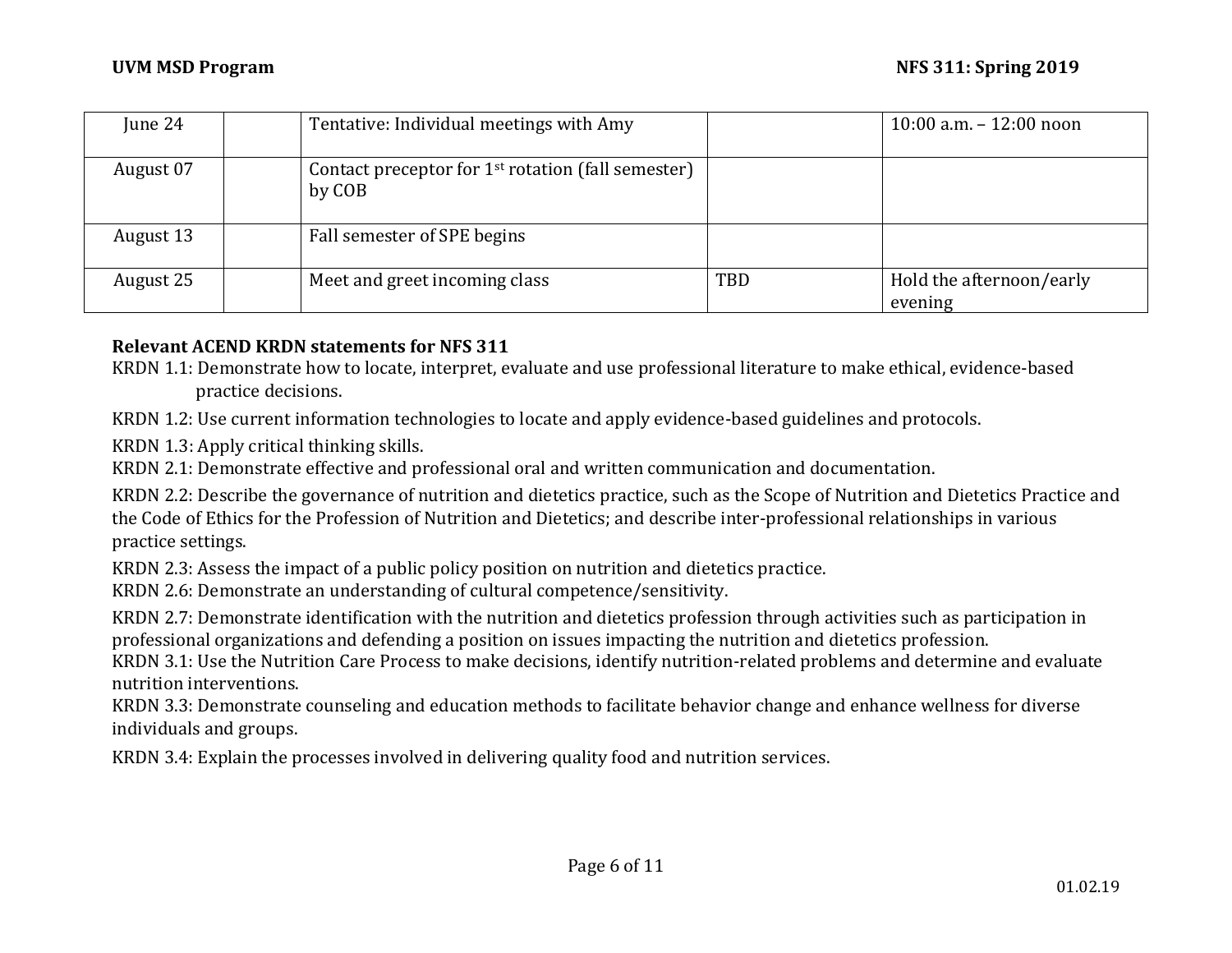# **Textbooks & Reference Materials (for NFS 311/312 & SPE)**

# *Required*

- Pocket Guide to Nutrition Assessment. 3<sup>rd</sup> edition. Charney P, Malone, AM. (2015).
- Krause's Food and the Nutrition Care Process. 14<sup>th</sup> edition. Mahan LK, Escott-Stump S, Raymond JL. Saunders Elsevier (2017) St Louis, MO. *OR* some other current MNT textbook.
- Community Nutrition in Action: An Entrepreneurial Approach. 7<sup>th</sup> edition. Boyle MA. Wadsworth, Cengage Learning. (2017). *N.B. Possibly optional; need access to the textbook. Slightly older edition acceptable.*
- Nutrition Education: Linking Research, Theory and Practice. 3rd edition. Contento IR. Jones and Bartlett Publishers, Inc. (2016).

- Foodservice Organizations: A Managerial and Systems Approach. Gregoire MB. 8th edition. Pearson Education, Inc. (2013).
- Clinical Case Studies for the Nutrition Care Process. Emery EZ. Jones & Bartlett Publishers, Inc. (2012).

# **Fueling Fitness Blog Posts (2019 timeline):**

Everyone has posts ready by the same deadline; batch sent to Marcia Bristow

|            | Skim copies of popular publication (e.g. Nutrition Action Healthletter); select a topic                                                                                                                                                                                                                                                                   |
|------------|-----------------------------------------------------------------------------------------------------------------------------------------------------------------------------------------------------------------------------------------------------------------------------------------------------------------------------------------------------------|
|            | Draft due to Amy: goal, objectives, rationale for the topic selection, outline of content                                                                                                                                                                                                                                                                 |
|            | Amy feedback to students (goal, objectives, outline); discuss in class                                                                                                                                                                                                                                                                                    |
|            | Revisions due to Amy: goal, objectives, outline + draft title                                                                                                                                                                                                                                                                                             |
|            | Draft of blog posting reviewed with/by Grad Writing Center (offer 2 dates)                                                                                                                                                                                                                                                                                |
|            | Revised draft to peer reviewers: e-copy                                                                                                                                                                                                                                                                                                                   |
|            | Completed Peer Review feedback form to original author including printed marked-<br>up copy of original blog post. If you prefer to complete this electronically, use track<br>changes function on the word version. The scoring rubric will be posted on BB – that<br>may also be completed electronically (in that case provide a hard copy to author). |
|            | Revisions to 2 <sup>nd</sup> draft                                                                                                                                                                                                                                                                                                                        |
|            | Final copy due to Amy (printed copy). Final copy of revised blog posting to Amy <i>plus</i><br>marked-up hard copy with peer review edits and scoring sheet. You may also                                                                                                                                                                                 |
|            | Final copy returned; additional edits.                                                                                                                                                                                                                                                                                                                    |
|            | Publisher copy ready for Marcia Bristow. Email blog posting to Marcia & Amy.                                                                                                                                                                                                                                                                              |
| <b>PRN</b> | ** Publisher-ready copy subject to edits and feedback from Marcia Bristow **                                                                                                                                                                                                                                                                              |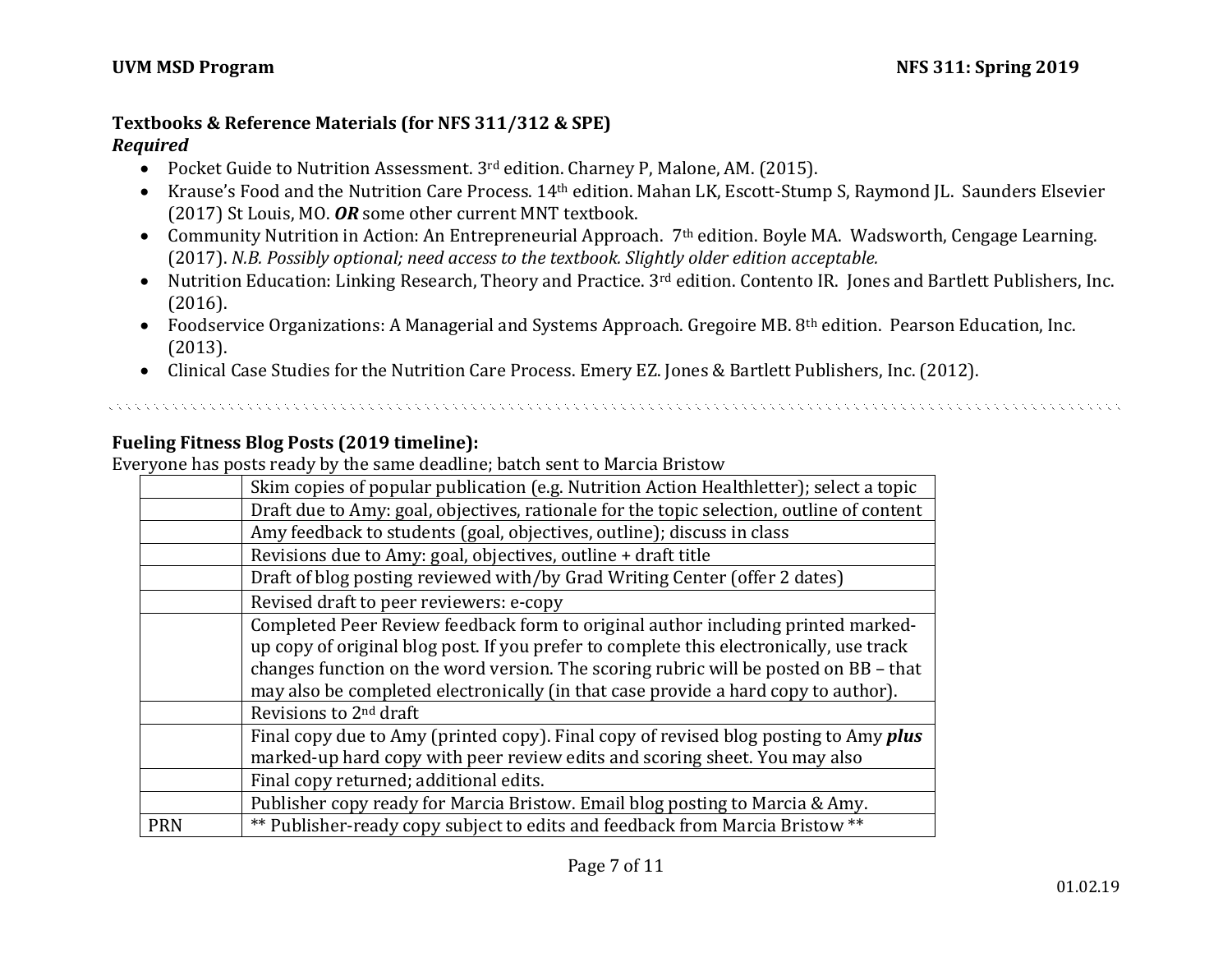**Peer Reviewers.** You will give your 1<sup>st</sup> (draft) copy to the following student for their review & feedback:

Iulie  $\rightarrow$ Natalie  $\rightarrow$ Sarah  $\rightarrow$ Anna  $\rightarrow$  $Ruth \rightarrow$ Ashleigh  $\rightarrow$ 

#### **Each week (or on a regular basis):**

- Rotation Reflection (BB postings): Student led/facilitated discussion of key themes from BB reflections posted the previous week.
- Skills & Drills (30'): In-class problem solving related to clinical, food service/management, community practice.

~~~~~~~~~~~~~~~~~~~~~~~~~~~~~~~~~~~~~~~~~~~~~~~~~~~~~~~~~~~~~~~~~~~~~~~~~

- Nutrition counseling: Real play. Next steps after establishing rapport. 24-hour recall.
- Kcal count using sample menu
- 24-hour recall: "real play"
- Journal Article Discussion (15'): Ongoing review of peer-reviewed literature with brief in-class discussion.

~~~~~~~~~~~~~~~~~~~~~~~~~~~~~~~~~~~~~~~~~~~~~~~~~~~~~~~~~~~~~~~~~~~~~~~~~~

#### **BlackBoard Discussion Facilitator** *(beginning Monday, 28 January)*

- 1) Julie
- 2) Natalie
- 3) Sarah
- 4) Anna
- 5) Ruth
- 6) Ashleigh

**The Spectrum Quarterly Newsletter (Healthy Aging DPG). Professional writing (short article: 400 – 600 words).** *Note: this writing assignment spans both NFS 311 & NFS 312.*

~~~~~~~~~~~~~~~~~~~~~~~~~~~~~~~~~~~~~~~~~~~~~~~~~~~~~~~~~~~~~~~~~~~~~~~~~~~

|            | Spring 2019 (NFS 311).<br>Timeline may need revision pending input from The Spectrum Editor |
|------------|---------------------------------------------------------------------------------------------|
| <b>TBD</b> | Select topic from list distributed provided by The Spectrum editor                          |
| <b>TBD</b> | Approval of topic                                                                           |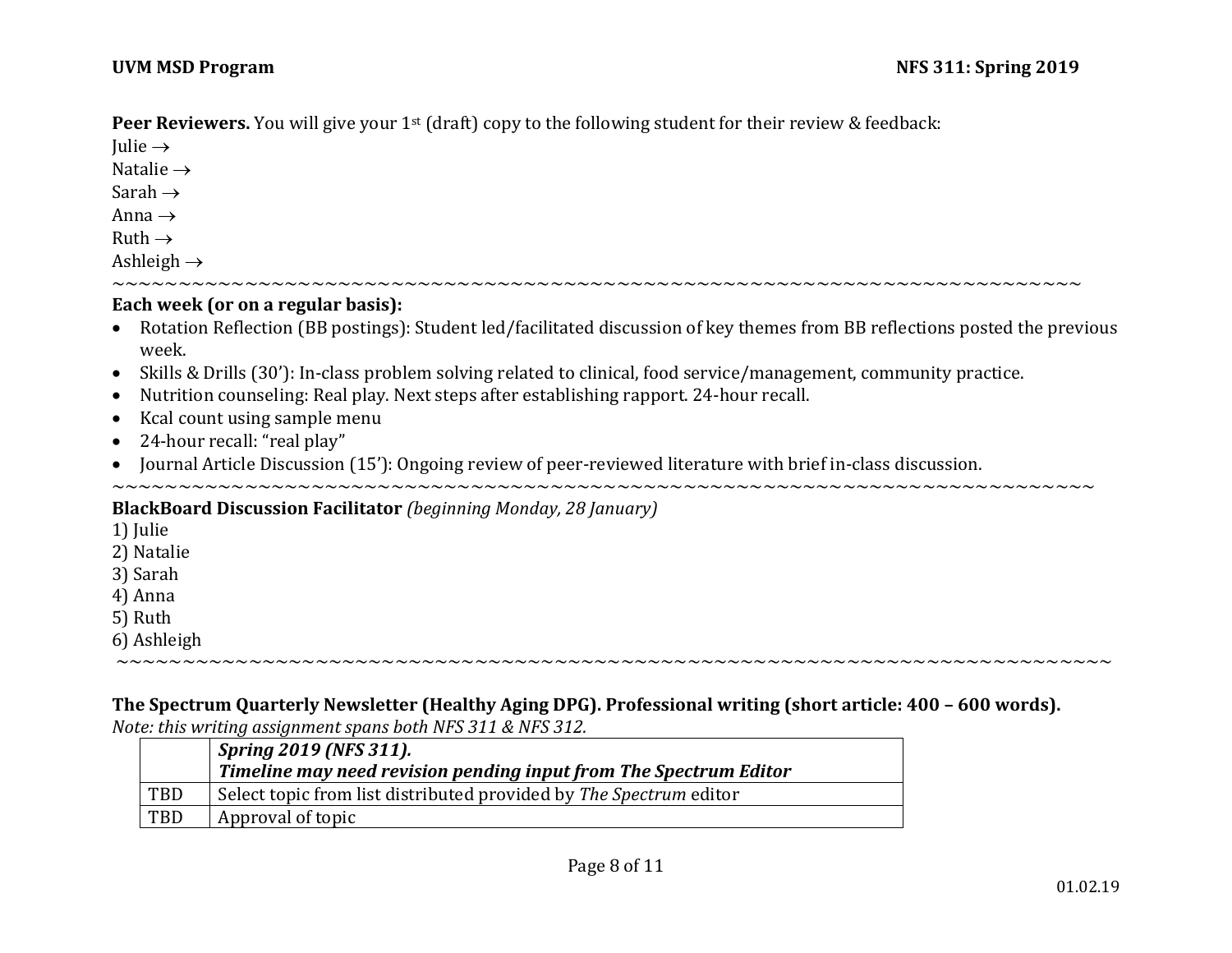|            | <b>Fall 2019 (NFS 312)</b>                                                                      |
|------------|-------------------------------------------------------------------------------------------------|
| TBD        | Draft goal and objectives; due to Amy                                                           |
| TBD        | Outline of topic/content due to Amy (draft main message & supporting concepts)                  |
| <b>TBD</b> | <b>Feedback from Amy</b>                                                                        |
| <b>TBD</b> | 1 <sup>st</sup> draft to peer reviewers: (e-copy or hard copy; eventually it must be printed or |
|            | provide feedback via track changes function)                                                    |
| TBD        | Marked-up hard copy due back to original author                                                 |
| TBD        | Final hard copy of revised article to Amy + marked-up hard copies with peer review              |
|            | edits                                                                                           |
| TBD        | Amy returns hard copy of final article to original author                                       |
|            | Original author makes FINAL edits                                                               |
| TBD        | Article ready for HA DPG Editorial Committee review; e-copy sent to Amy + HA DPG                |
| <b>TBD</b> | Final publishing edits: due dates/deadlines determined by HA DPG                                |

#### **Peer reviewers**

- Julie  $\rightarrow$
- Natalie  $\rightarrow$
- Sarah  $\rightarrow$
- Anna  $\rightarrow$
- Ruth  $\rightarrow$

Ashleigh  $\rightarrow$ 

# *Fall 2019 (NFS 312)*

- Nutrition education: begin planning HP/DP intervention; review Contento to date (Chapters 01-08); start with Chapter 09: **Objectives**
- Older Adult Nutrition & Aging: Clinical Case Study: Osteoporosis
- Clinical Case Study #7: Childhood Obesity
- HP/DP Community Intervention (mock-up)
- FSM: Decision-making & Communication (Gregoire, Ch 11)
- FSM: Food Production (Ch 6)
- Nutrition education: Building Community Capacity (Boyle)
- Qualitative research writing?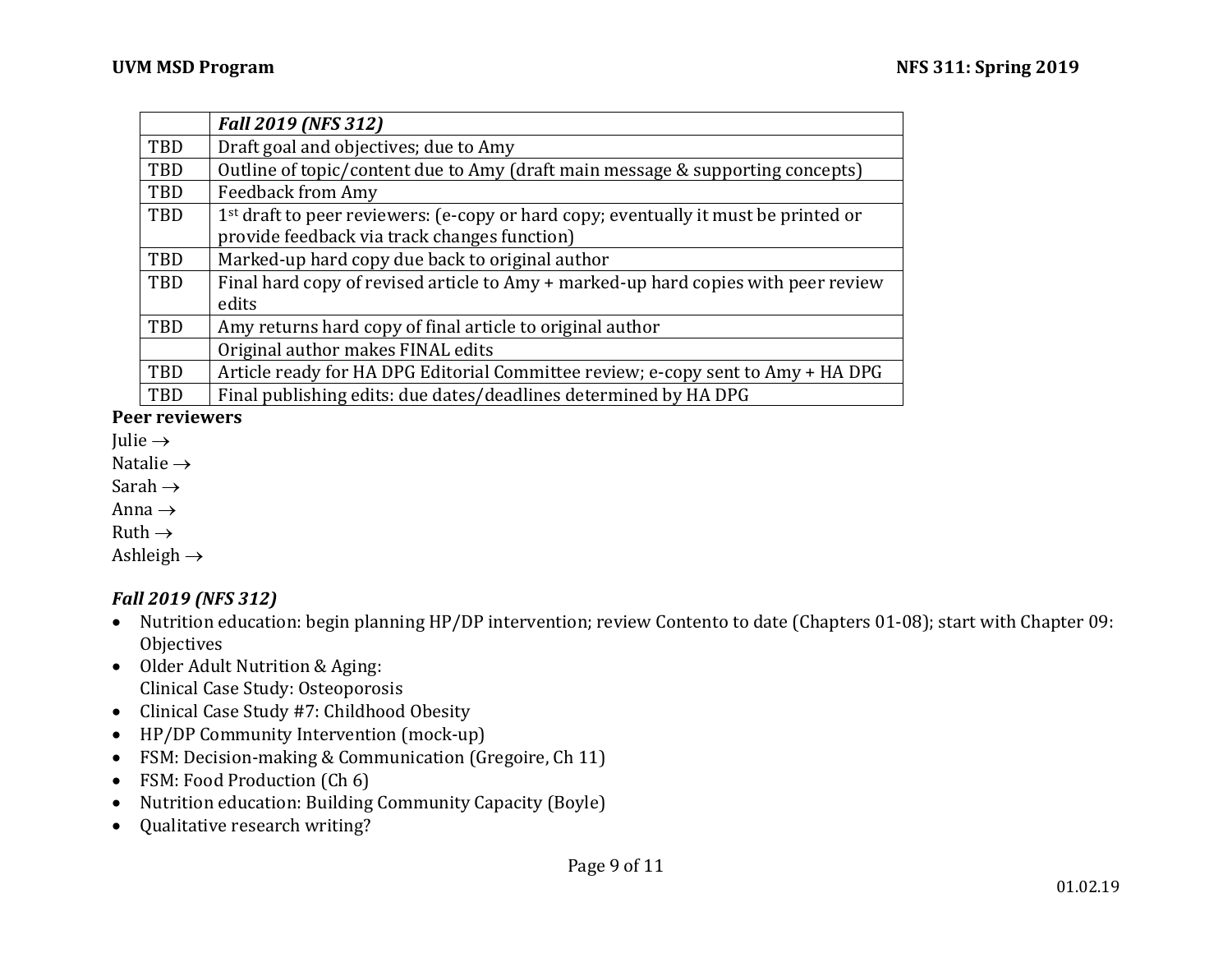#### *Additional content areas*

- Cultural competency: Generations in the work place. http://assets.aarp.org/www.aarp.org\_/articles/money/employers/leading\_multigenerational\_workforce.pdf
- Time management
- Professional Practice: Preparing In-Service Education
- Neutropenic diets
- Pressure ulcer protocol
- Oncology

#### **9-stage community readiness model**

[http://ctb.ku.edu/en/table-of-contents/overview/models-for-community-health-and-development/community](http://ctb.ku.edu/en/table-of-contents/overview/models-for-community-health-and-development/community-readiness/main)[readiness/main](http://ctb.ku.edu/en/table-of-contents/overview/models-for-community-health-and-development/community-readiness/main)

Section 9. Community Readiness. Possibly work through this.

# **Before summer Twitter:**

Helm J, Jones RM. Practice Paper of the Academy of Nutrition and Dietetics: Social media and the dietetics practitioner: opportunities, challenges, and best practices. *J Acad Nutr Diet*. 2016;1825-1835. [http://www.eatrightpro.org/~/media/eatrightpro files/practice/position and practice papers/practice](http://www.eatrightpro.org/~/media/eatrightpro%20files/practice/position%20and%20practice%20papers/practice%20papers/socialmediapracticepaper.ashx)  [papers/socialmediapracticepaper.ashx](http://www.eatrightpro.org/~/media/eatrightpro%20files/practice/position%20and%20practice%20papers/practice%20papers/socialmediapracticepaper.ashx)

# *Grading/SCORING MATRIX*

| ້<br><b>Assignment</b>                                                          | <b>Points Possible</b> | <b>Points Earned</b> |
|---------------------------------------------------------------------------------|------------------------|----------------------|
| Attendance & participation: 10 points/week X 12                                 | 120                    |                      |
| Weekly BB reflection: 5 points X 22 weeks                                       | 110                    |                      |
| BB Facilitated discussion: 10 points each X 2 or 3                              | $20 - 30$              |                      |
| Older Adult Menu Plan (3 days)                                                  | 15                     |                      |
| Draft legislation (writing a bill)                                              | 15                     |                      |
| Case Studies: diabetes in older man; cultural competence; CHF; etc. 15 pts each | $45 - 60$              |                      |
| Food Access project (oral presentation)                                         | 15                     |                      |
| <b>Fueling Fitness Blog</b>                                                     | 20                     |                      |
| MSD SPE PDP variable depending on # of rotations each semester                  | TBD                    |                      |